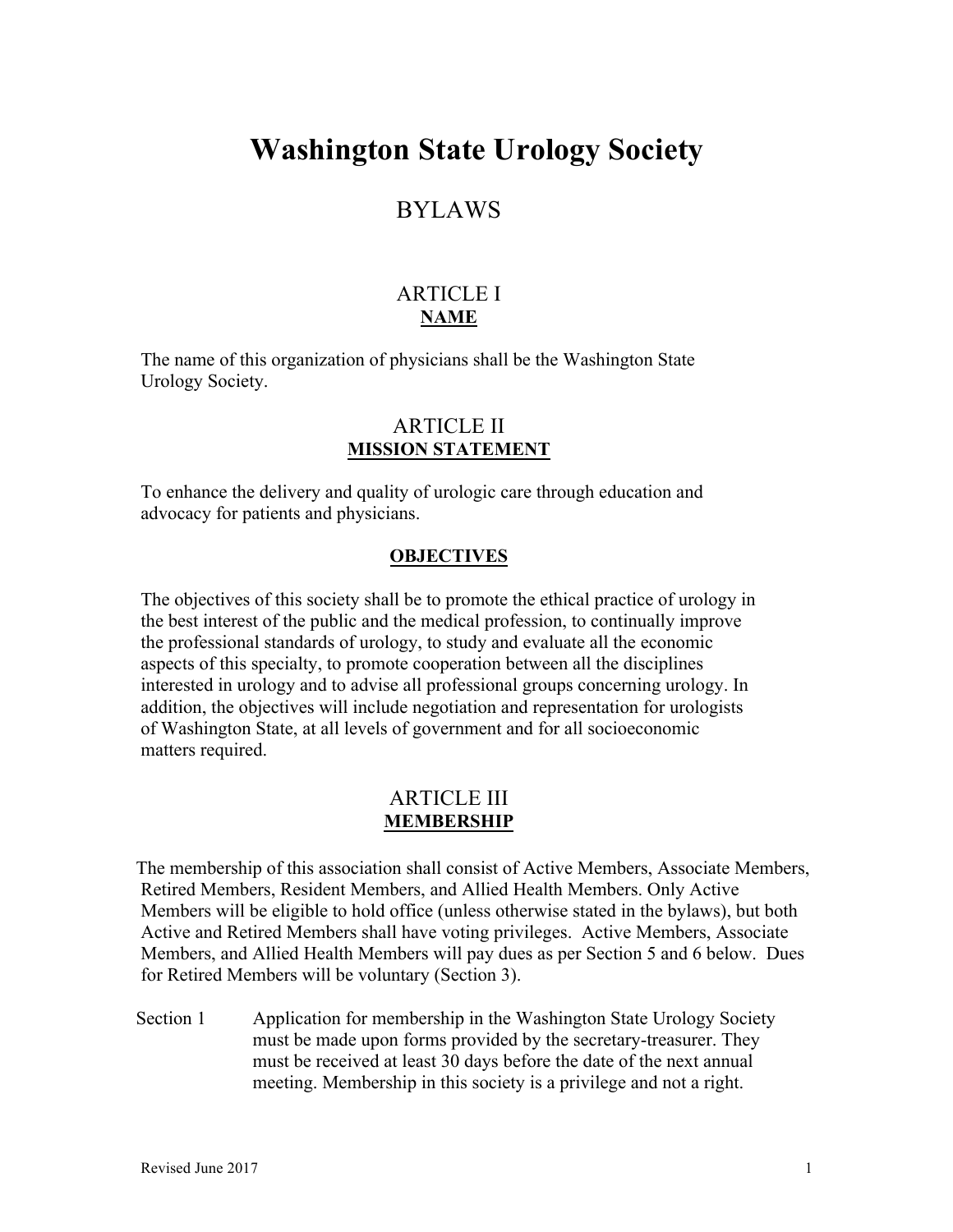## Section 2 An applicant for membership must be a resident of Washington State. Basic requirements for admission to the society shall be:

- a. An MD or DO degree from a medical school approved by the Accreditation Council on Graduate Medical Education.
- b. Postgraduate urological training sufficient to qualify the applicant for the American Board of Urology.
- c. Limitation of applicant's practice to 95% urology or associated research in communities over 100,000; 75% in smaller towns.
- d. Practicing in current locale for a minimum of one year prior to application. Residency or fellowship within the state of Washington will reduce this requirement to 6 months in the same practice.
- e. An applicant in good standing, that has been practicing in another jurisdiction in the United States or Canada for a minimum of one year prior to application, may apply for a non-voting Candidate Membership with two letters of recommendation from colleagues that they have worked with in the past year.
- f. An applicant must be approved for membership by a majority of the active members present at the annual meeting and upon the recommendation of the Executive Committee.
- Section 3 A physician who has been an active member of the Washington State Urology Society may, upon retiring or significantly reducing the amount of time devoted to practice, choose to become a Retired Member of the Society. For this privilege, it will be suggested that they make a voluntary contribution of \$50.00 per year to offset the cost of maintaining their membership. However, a previously-active member of the Society shall not be denied status as a Retired Member simply because they choose not to contribute financially. Retired members shall enjoy full membership benefits.
- Section 4 Physicians involved in a urology residency in Washington State are eligible for membership in the Society as Resident Members. During the period of their residency, these physicians shall be charged no dues, but shall enjoy full membership benefits.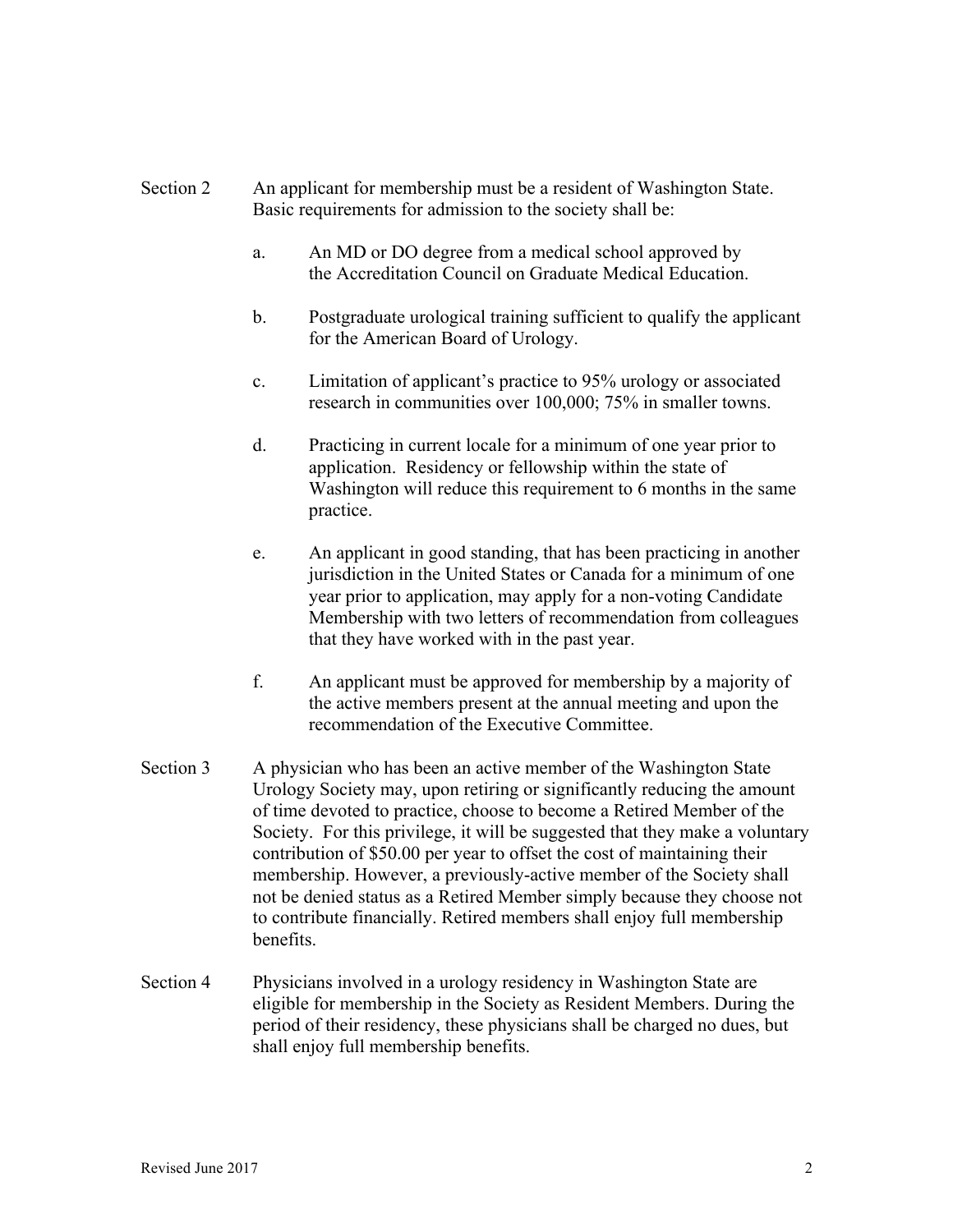- Section 5 Associate and Junior members must possess all qualifications of active members except residence in Washington State.
- Section 6 Allied health professionals are eligible for membership in the Society as Allied Health members. Members will be charged dues at 50% that of active members.
	- a. An applicant will be required to have sponsorship by an Active Member.

### Section 7 Resignation

Any member in good standing in this Society may resign by submitting a letter of resignation to the secretary. Resignation or suspension from the member's county medical society shall automatically terminate membership in this society. Membership also may be suspended or terminated by action of the Executive Committee for failure to pay dues or assessments for one year.

# ARTICLE IV **OFFICERS**

#### Section 1

- a. Officers of the Society shall be the president, president-elect, immediate past president, secretary-treasurer, and up to eight members-at-large. These five officers shall constitute the Executive Committee.
- b. These officers shall be nominated and elected according to procedures prescribed in these Bylaws.
- c. They shall continue in office until successors are duly elected, or for a period of two years.
- d. Vacancies in any office may be filled with a qualified active member, for the unexpired term, by a majority vote of the Executive Committee.

### Section 2

President

### *The President shall:*

a. Remain in office for two years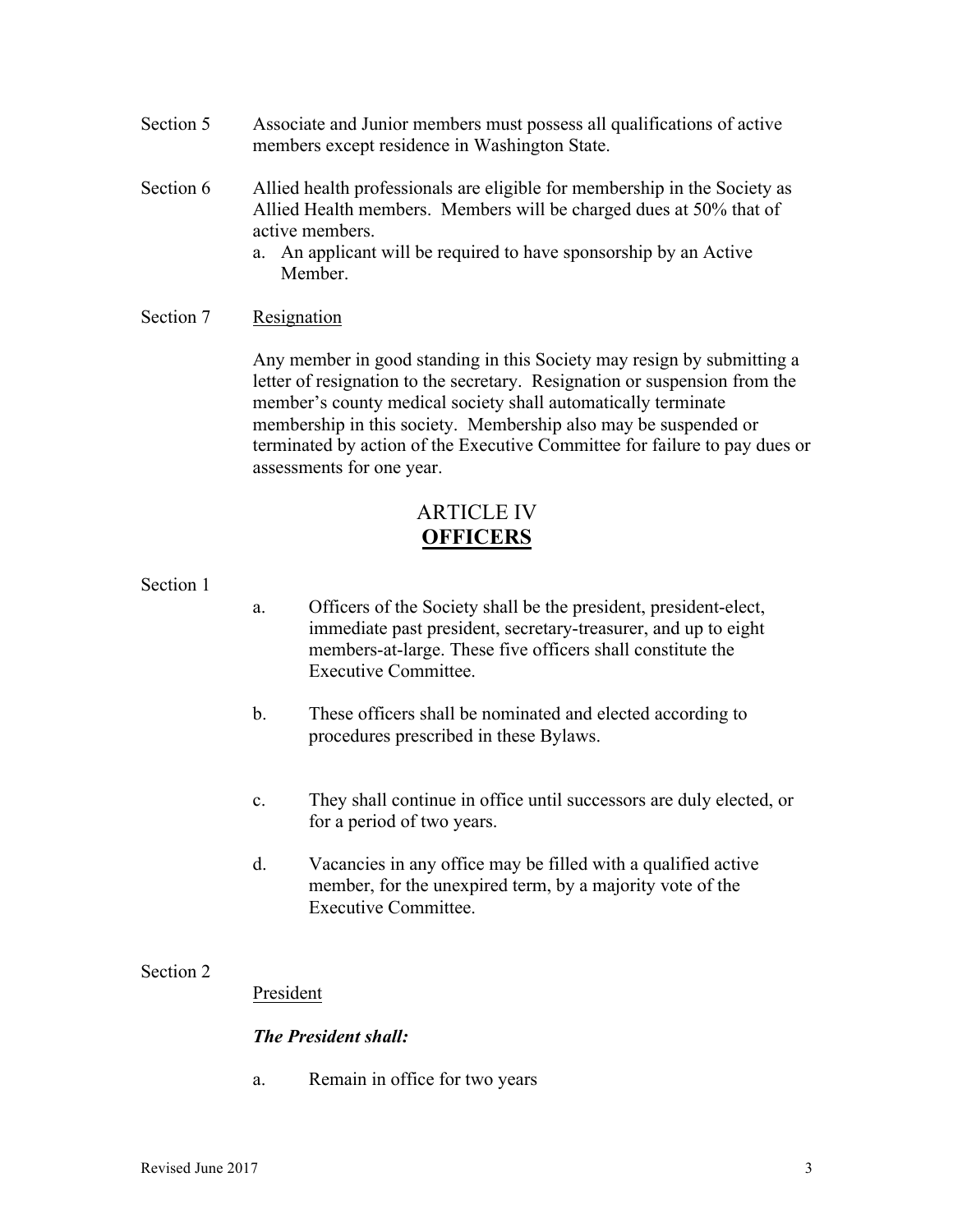- b. *P*reside at all meetings of the society.
- c. *A*ppoint the following committees and designate their chairman:
	- 1) Nominating Committee consisting of three members. The most recent two immediate past presidents and the president-elect will make up this committee.
	- 2) Professional Relations Committee.
	- 3) Such other committees as may be deemed necessary unless appointment is otherwise specified.
- d. *C*all meetings of the Executive Committee and time it may seem necessary.
- e. *D*irect the attention of the Executive Committee to any violation of the Bylaws, and to matters of discipline of members.

### President-elect

### *The President-elect shall*:

- a. Remain in office for two years
- b. *S*erve for the president during his/her absence.
- c. *A*ttend all meetings of the Executive Committee.
- d. *P*erform any duties assigned to him*/her* by the president that do not conflict with the Bylaws of this Society.
- e. *S*ucceed automatically to the office of president upon completion of this term as president-elect.
- f. Together with the president and other members appointed by the president, run the annual healthcare policy meeting.

### Section 4

### Past President

### *The Immediate Past President shall:*

a. Remain in office for two years.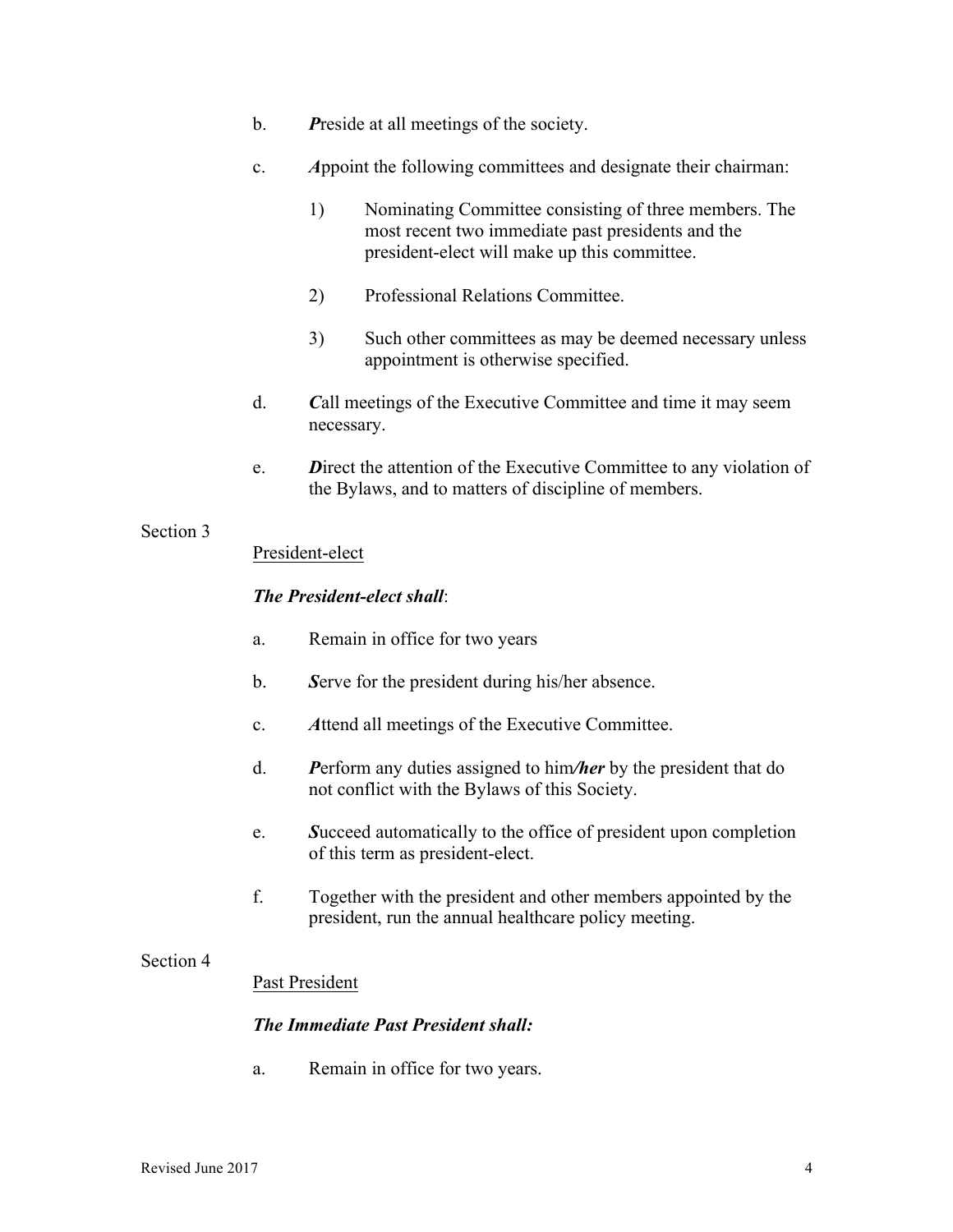- b. *A*ttend all meetings of the Executive committee.
- c. *S*erve as a member of the Committee on Nominations.
- d. *A*ssist the president in an advisory capacity.

#### Secretary-Treasurer

### *The Secretary-Treasurer shall:*

- a. *R*emain in office for two years.
- b. *A*ssist the president in an advisory capacity.
- c. *R*eceive and give prompt attention to correspondence and keep accurate records of the same
- d. *B*e furnished with, and keep in his**/**her possession, copies of all correspondences or other documents pertaining to the business and proceedings of the Society.
- e. *R*eceive applications for membership and keep accurate list of:
	- 1) Members
	- 2) Nominations for membership
	- 3) Members suspended or expelled
	- 4) Financial standing (i.e. dues) of all members. If there is a designated Membership Chair, these duties may be delegated to that individual.
- f. *S*end notices of regular, annual and special meetings of the society to all members. These notices are to be sent at least three weeks in advance of these meetings, unless special circumstances make this impossible.
- g. *M*anage and distribute minutes of board meetings to members of the Executive Board.
- h. *K*eep, or cause to be kept, true and accurate accounts of all financial transactions of the society.
- i. *P*rovide annual budget to the Board for approval by the Executive Committee.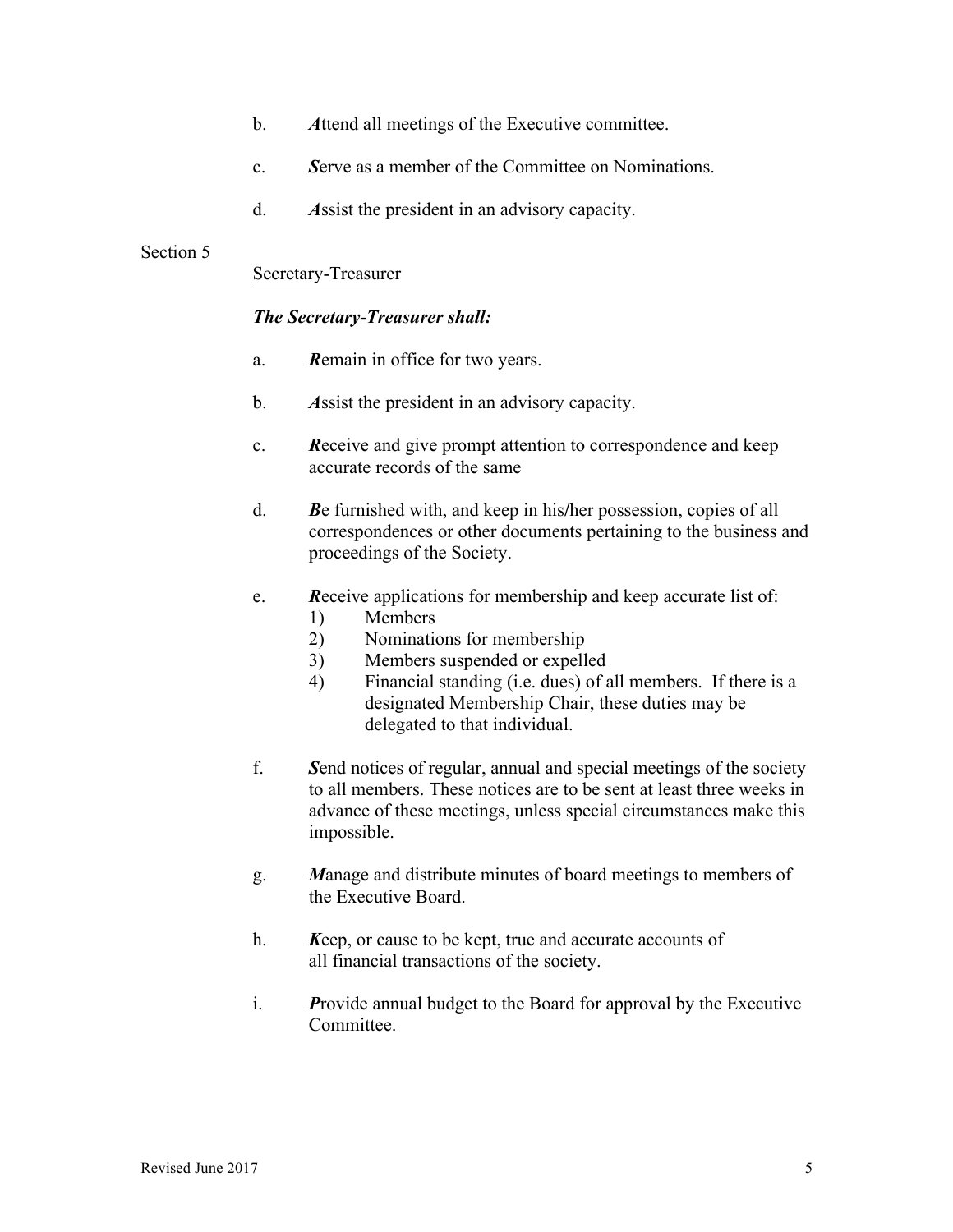- j. *K*eep a cash book and bank accounts in the name of the society. Payments shall be made only by checks drawn on the accounts of the society.
- k. *M*ake all books available to the Auditing Committee.
- l. *S*end or cause to be sent to all members, each year, bills for the succeeding year's dues.
- m. *C*ollect the annual dues from each member and any assessments levied on members.
- n. *P*repare a list of members in arrears and present this list to the Executive Committee for its action.
- o. *B*e privileged to expend such funds of the society as are essential to its conduct without special authorization by the Executive Committee. For such expenditures, he*/*she shall present bills or vouchers.
- p. *A*n executive secretary, if employed, shall be the assistant to the secretary-treasurer and shall carry out the routine duties of the office under the direction of the secretary-treasurer.

#### Member-At-Large

#### *The Member-At-Large shall:*

- a. *B*e elected for two years.
- b. *A*ttend all meetings of the Executive Committee
- c. *P*erform duties assigned to him/her by the president that do not conflict with the Bylaws of the society.

#### Section 7

### Washington State Urology Society Manager's Group Delegate

This is a non-voting position

### *The WSUSM Delegate shall:*

- a. *B*e elected for two years.
- b. *A*ttend all meetings of the Executive Committee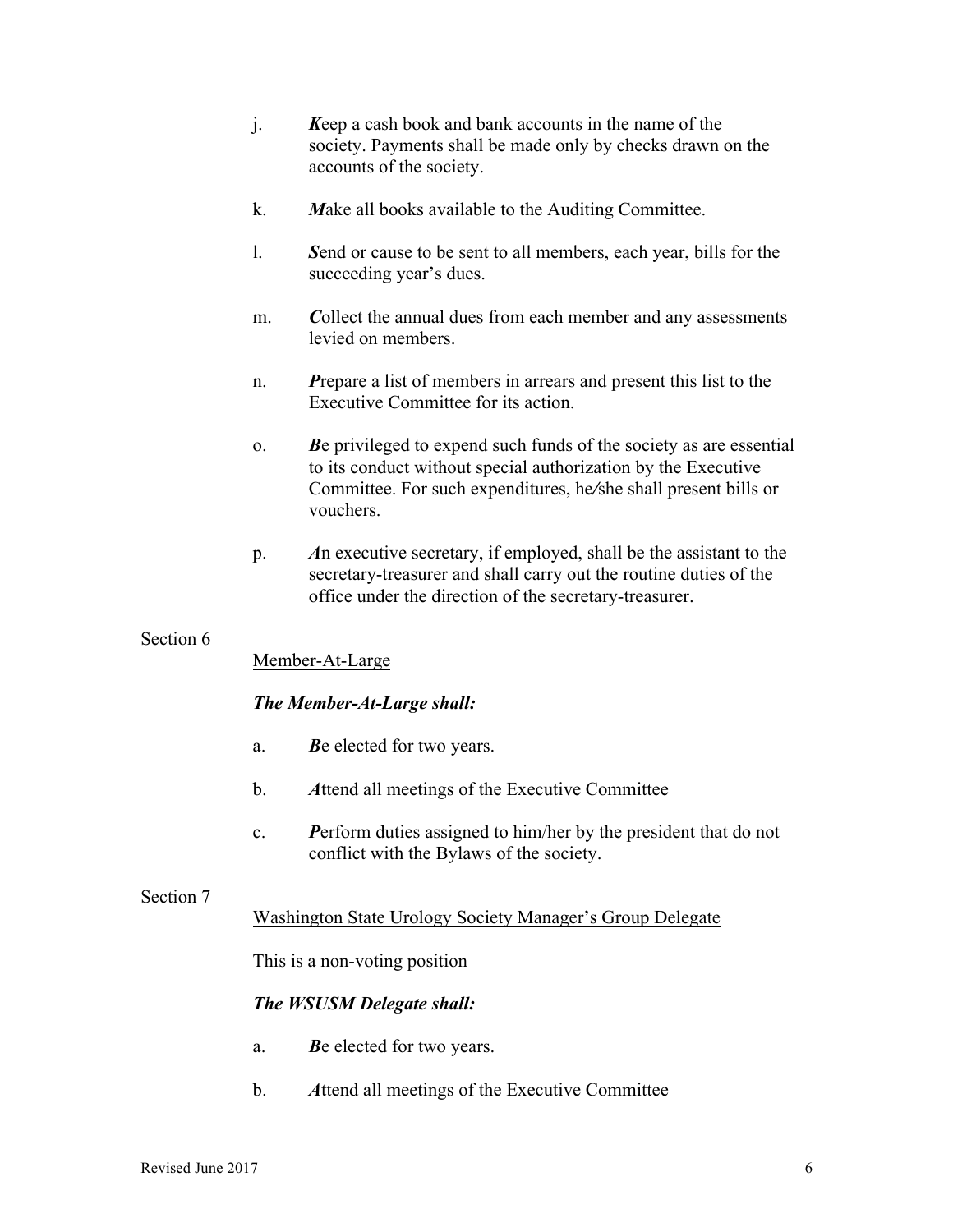- d. *A*ct as a liaison between the WSUS and the WSUSM.
- e. *P*erform duties assigned to him/her by the president that do not conflict with the Bylaws of the society.

#### Executive Committee

- a. The Executive Committee shall consist of the president, presidentelect, immediate past president, secretary-treasurer, and up to eight members-at-large, at the discretion of the Executive Committee. The Executive Committee shall have charge of the administration of the Society.
- b. Three members shall constitute a quorum for the transaction of business.
- c. Special meetings of the Executive Committee may be called by the president, or upon request of eight active members.
- d. Notices of special meetings of the Executive Committee must be sent to each member of the Executive Committee at least two weeks, before the time set, if possible. Notice shall be prepared and sent by the secretary-treasurer. He will state the exact business to be transacted at such meetings.
- e. The Executive Committee will meet before the Annual Meeting to consider matters that should come before members of the Annual Meeting.

# ARTICLE V **MEETINGS**

- Section 1 The Annual Meeting of the Society shall be held at such time and place as the president-elect, with the approval of the Executive Committee, shall elect.
	- a. Official notice of the Annual Meeting shall be sent to each member (at his last known address at least three (3) weeks prior to the Annual Meeting).
- Section 2 At all annual and special meetings, 25% of the active membership shall constitute a quorum for the transaction of business. A majority present and voting shall elect. Voting shall be by show of hands unless written ballot is requested.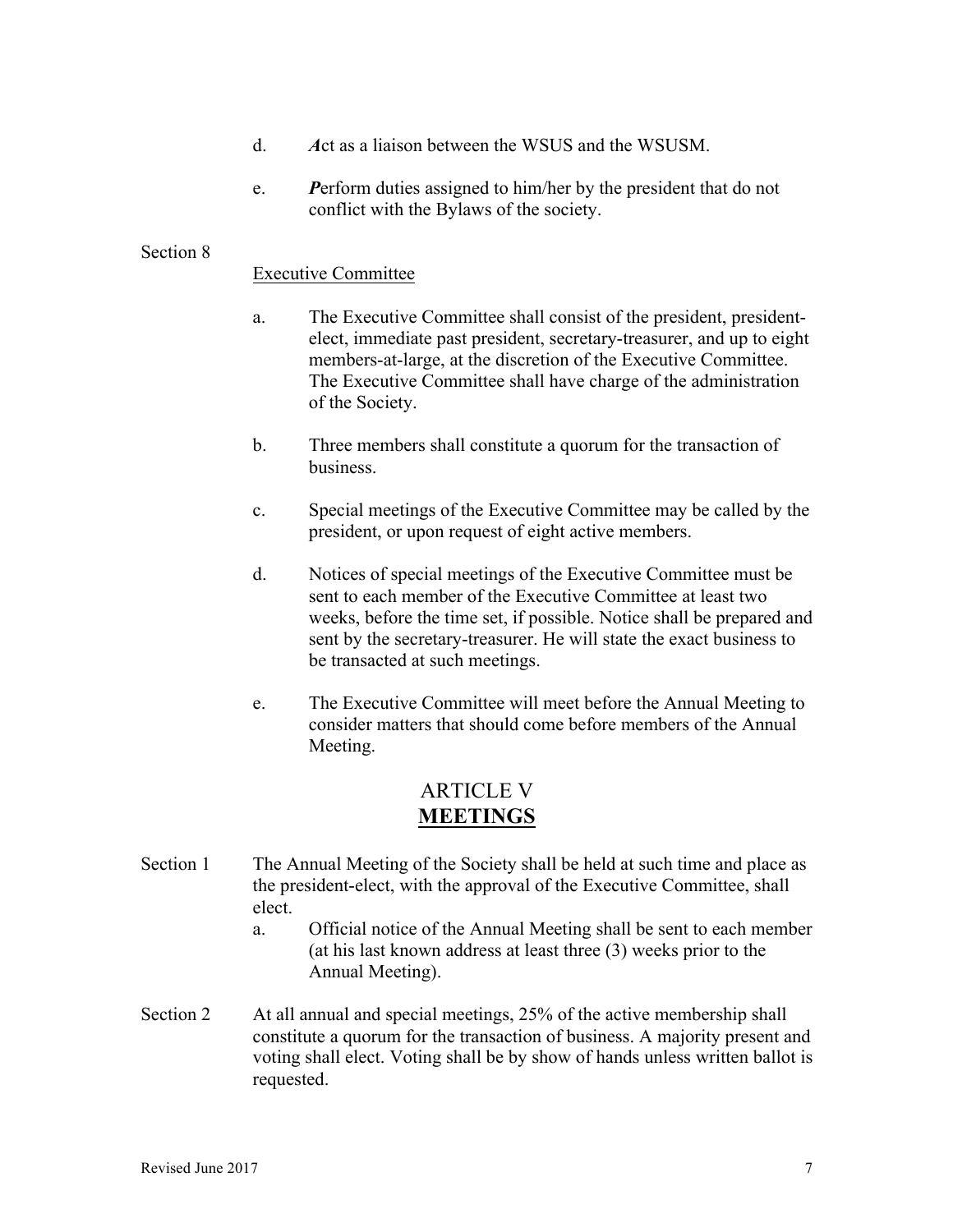# Section 3 At the Annual Business Meeting of the society, the order of business shall be:

- a. Reading of the minutes of the previous meeting. This may be dispensed with only by a 2/3 vote
- b. Reports of:
	- 1) Secretary-Treasurer
	- 2) Professional Relations
	- 3) Other committee reports
- c. Unfinished business
- d. Report of Nominations Committee
- e. Nominations from the floor
- f. Election of officers
- g. Installation of officers
- h. Adjournment

# ARTICLE VI **FEES & DUES**

- Section 1 The annual dues set by the Executive Committee and approved by the majority of the active members shall be payable on July 1 of each year.
	- a. Special assessments may be made by the Executive Committee when deemed advisable. When possible this will be with the approval of the active members at the Annual Meeting or at a special meeting.
	- b. Registration fees of the Annual Meeting maybe adjusted as necessary by the Executive Committee.

### Section 2 Arrears

a. The fiscal year of the society shall begin July 1. The annual dues are payable in advance. Any member who, after dues notification, has not paid his dues by the stated deadline shall be notified and dropped from the roll of the Society.